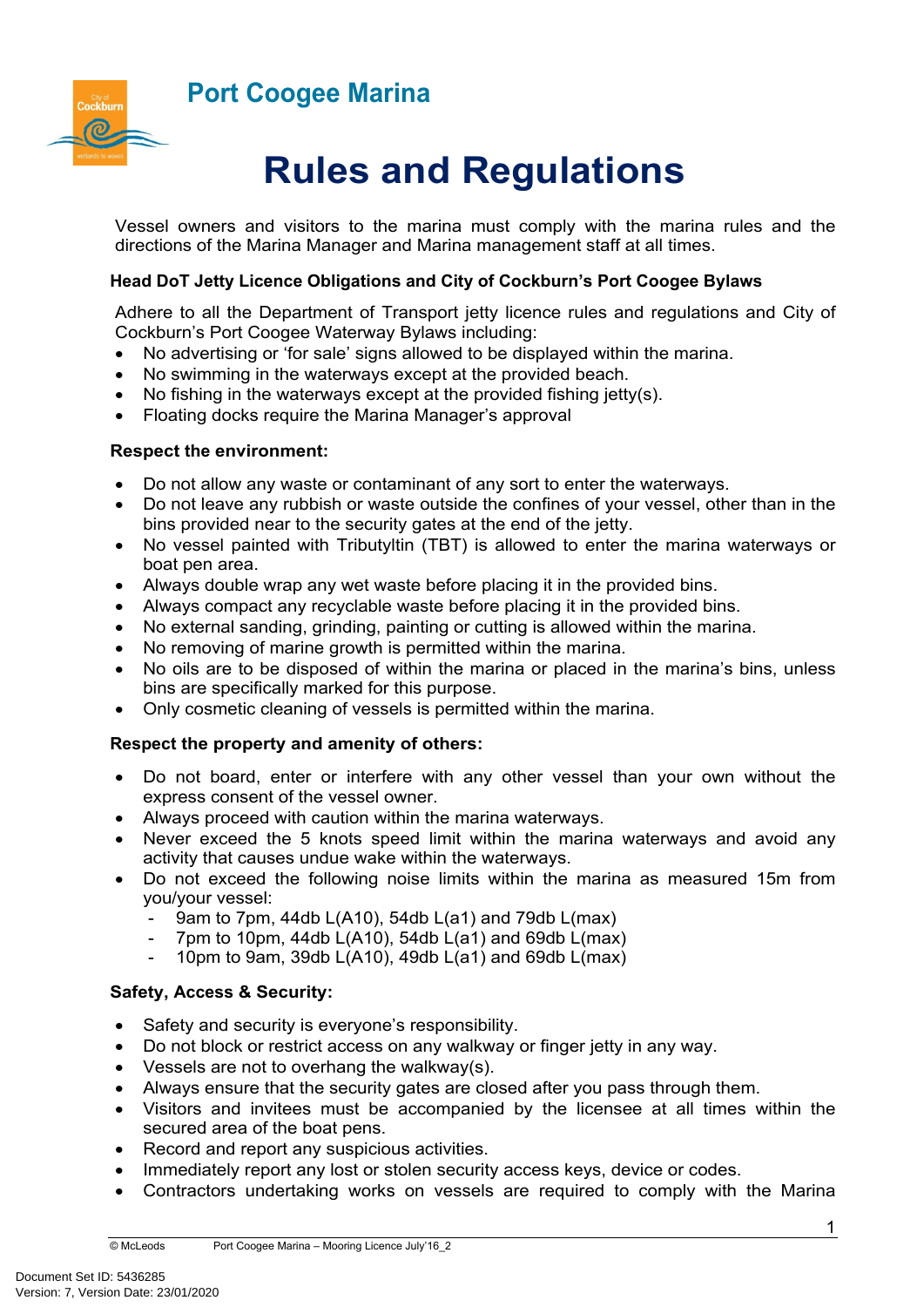

Rules and Regulations, possess written authorisation from the pen licensees/boat owner, utilise an authorised security pass/key and their expected presence be notified to the Marina Manager.

## **Electrical and Gas:**

- Ensure you maintain safe electrical, fire prevention, fire control and gas systems within your vessel and always operate these in a safe manner.
- In the event of a non-compliance to any of the mandatory electrical and gas rules contained in this section the Marina Manager will, after appropriate notice dependent on the circumstances, disconnect the vessel from the marina power supply until such time as compliance is achieved.
- The electrical system and the supply connection to the shore based power supply of each vessel berthed in the marina must comply with Australian Standard AS3000 and AS3004.2 and have a valid current Certificate of Compliance not more than five (5) years old provided by the vessel manufacturer or a licenced electrical contractor stating compliance with these standards.
- Any alterations or additions to the vessel's electrics must be undertaken by a licenced electrical contractor and an Electrical Safety Certificate provided to the vessel owner.
- All electrical work greater than 50 volts AC or 115 volts DC carried out on recreational vessels is to comply with the WA Electricity Act 1945; Electricity Regulations 1947 & Electricity (Licensing) Regulations 1991.
- Connection to the 240 volt jetty power supply point must be via a 15 amp heavy duty flexible lead of not greater than 25m length, be fitted with a three pin IP56 rated (dust and weather proof) plug with locking ring, and be fitted with an inspection and compliance tag fitted by a qualified electrical contractor within one (1) metre of the jetty connection plug end.
- Only one power lead is to be connected to any socket outlet and use of double adaptors or power boards at the jetty connection point is prohibited.
- Precautions need to be taken to prevent the lead from sagging or falling into the water both when connected and when being disconnected.
- Leads should not be used coiled as coiled leads can generate heat and can damage the supply lead.
- Examine leads and plugs before connecting to the marina power supply and repairs to leads and plugs used for the power supply to vessels should only be undertaken by qualified electrical tradespersons.
- The electrical supply lead should be disconnected from the power supply point first and then from the vessel's power supply or appliance connection.
- Potential vessel corrosion activity caused by connecting a vessel's earth to the marina power supply can be reduced by fitting an isolating transformer on board, and/or fitting galvanic isolators complying with AS/NZS3004.2 clause 6.4.4 or alternatively sacrificial anodes may also assist to reduce the effects of galvanic corrosion.
- Onboard gas fittings must comply with the:
	- Gas Standards Act 1972
	- Gas Standards (Gas fitting and Consumer Gas Installations) Regulations 1999.
	- Australian Standards relating to gas installation: AS 5601-2004.

### **General:**

- Keep only the nominated and approved vessel within the mooring pen.
- Living or staying overnight on board a vessel within the marina is restricted (see clauses 8.2 and 8.3 of the licence) and shall only be approved for vessels with inbuilt